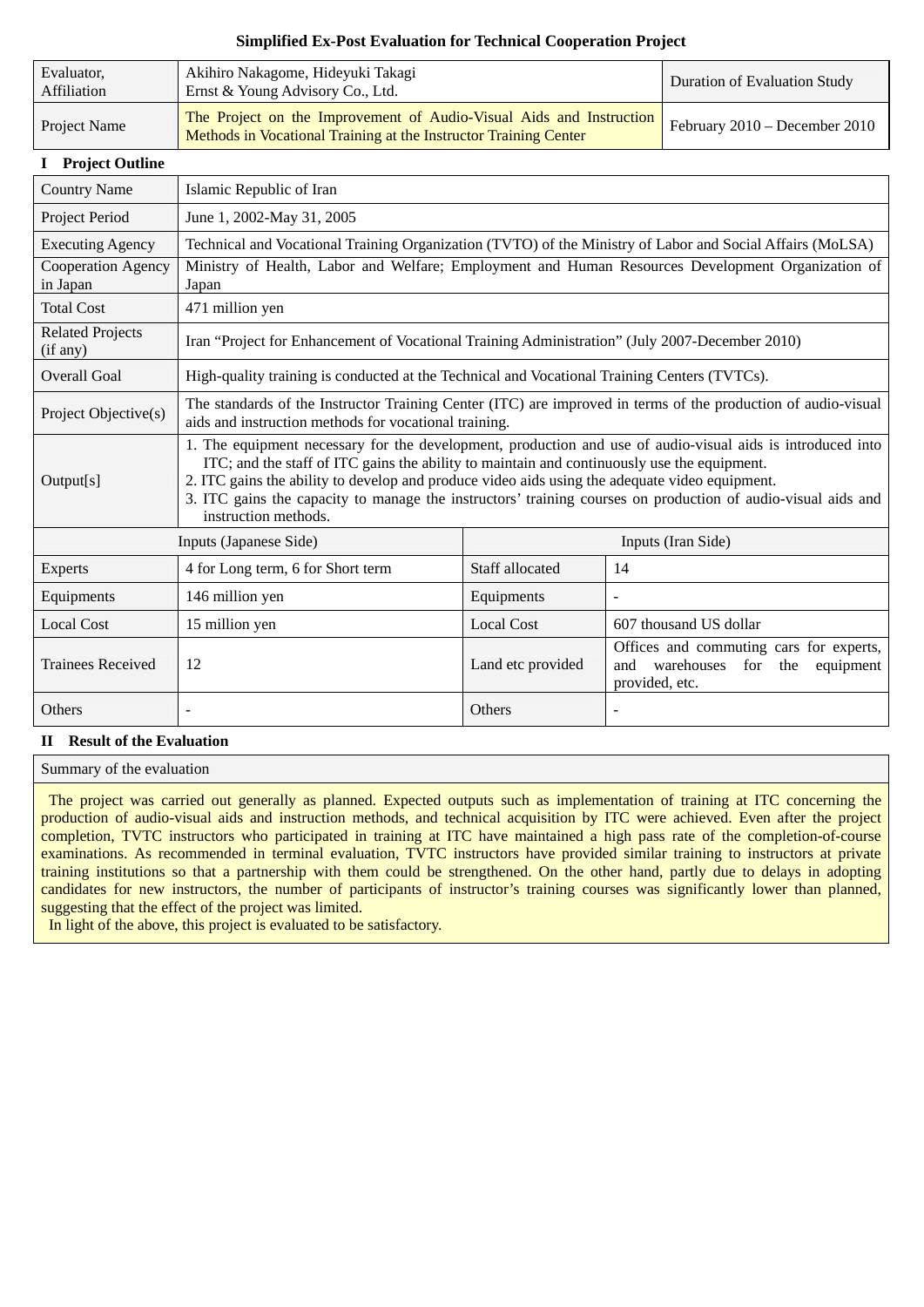**Relevance** 

(1) Relevance with the Development Plan of Iran

During the project period, the Iran National Five-year Plan for the Development of the Economy, Society and Culture (Third: 2000-2004; Fourth: 2005-2009), placed a high priority on vocational training and human resources development and explicitly stated the roles that TVTCs and ITC should play.

(2) Relevance with the Development Needs of Iran

During the project period, the unemployment rate in Iran was more than 10% on average: it fluctuated between 14% before the project and 11% at the end of the project. In this context, in order to respond to the problem of unemployment among young people and the sophistication of industry, TVTC was required to offer more sophisticated vocational training and job education to meet the needs for training. As a result, these issues became recognized as issues to be solved: the renewal and improvement in the training equipment, the development of audio-visual aids and other training materials, and capacity development of the instructors. (3) Relevance with Japan's ODA Policy

In 1999 Japan and Iran agreed in their economic cooperation policy talks to position vocational training as a key aid area. Since then this issue has been carried in JICA's basic policy.

This project has been highly relevant with the country's development plan, development needs, as well as Japan's ODA policy; therefore its relevance is high.

### 2 Effectiveness / Impact

(1) Achievement of Project Outputs and Project Objective(s)

In this project, improvement in training concerning audio-visual aids production and instruction methods was achieved. It was recognized that the participants had acquired some techniques for the production of audio-visual aids for vocational training, such as production and editing and scenario-writing for audio-visual teaching materials. The number of instructors trained in the project was significantly lower than planned and 1,149 instructors at the time of terminal evaluation had been trained. This was mainly due to delays in adopting trainees as new instructors. The TVTC instructors who received training at ITC have achieved a high pass rate of the completion-of-course examinations; therefore, the instructor training has largely accomplished the objective of the project in term of quality of training. However, such outputs were attributed in part to the leadership of experts from Japan. Thus, further efforts by the counterpart are still needed.

(2) Achievement of Overall Goal, Intended and Unintended Impacts

TVTCs still use the audio-visual aids that they produced in this project for vocational training. However, responses from the counterpart to the questionnaire suggest that the provision of high-quality vocational training has not been achieved because the level of participants' understanding and knowledge is below expectation. In this regard, the attainment level of the overall goal of the project is fair at best. As for positive indirect effects of the project, instructor training was provided by the TVTCs instructors to instructors of private training institutions. In addition, to make use of results accomplished in this project, ITC now provides Afghanistan with support for vocational training there through JICA.

This project has somewhat achieved its objectives, therefore its effectiveness is fair.

3 Efficiency

(1) Outputs

As stated above in (1) of "Effectiveness / Impact", this project produced outputs generally as planned.

(2) Elements of Inputs

Inputs of this project are as stated above in the "Project Outline." During the project period, a delay of several months occurred in equipment procurement, and so did another delay in the assignment of two counterpart personnel. However, outputs had been accomplished by the time of project completion. In the terminal evaluation, it was concluded that, except for the delays mentioned above, activities were carried out in an efficient manner in line with the PDM, suggesting that the delays had no impact on production of the outputs.

(3) Project Period of Cooperation

The project, designed to be completed in 36 months in the plan, actually finished in 36 months just as planned (ratio of 100% to the plan).

(4) Project Cost of Cooperation

The project, designed to cost 440 million yen in the plan, actually cost 471 million yen, slightly higher than planned (ratio of 107%) to the plan). However, compared to technical cooperation projects whose content and target area are similar to this project, the project cost is judged appropriate for producing outputs; therefore, it is thought that there is no particular problem.

The inputs are appropriate for producing outputs and achieving the project objective, therefore efficiency of the project is high.

4 Sustainability

(1) Related Policy towards the Project

The Iran National Five-year Plan for the Development of the Economy, Society and Culture (Fourth: 2005-2009) explicitly refers to vocational training policies just as the preceding five-year plan did. That is, high priority on vocational training has been given among the country's policies.

(2) Institutional and Operational Aspects of the Executive Agency

The counterpart has played the same role as it did during the project period. However, the number of its staff members decreased from 14 to 8 (decline rate is approximately 43%) as some resigned or were transferred. Thus, the counterpart does not seem to have sufficient personnel to continue offering instructor training.

(3) Technical Aspects of the Executive Agency

The counterpart still continues video program production through the use of audio-visual equipment introduced in this project, and the maintenance and inspection of the equipment. The level of instruction techniques is also maintained. According to a report from